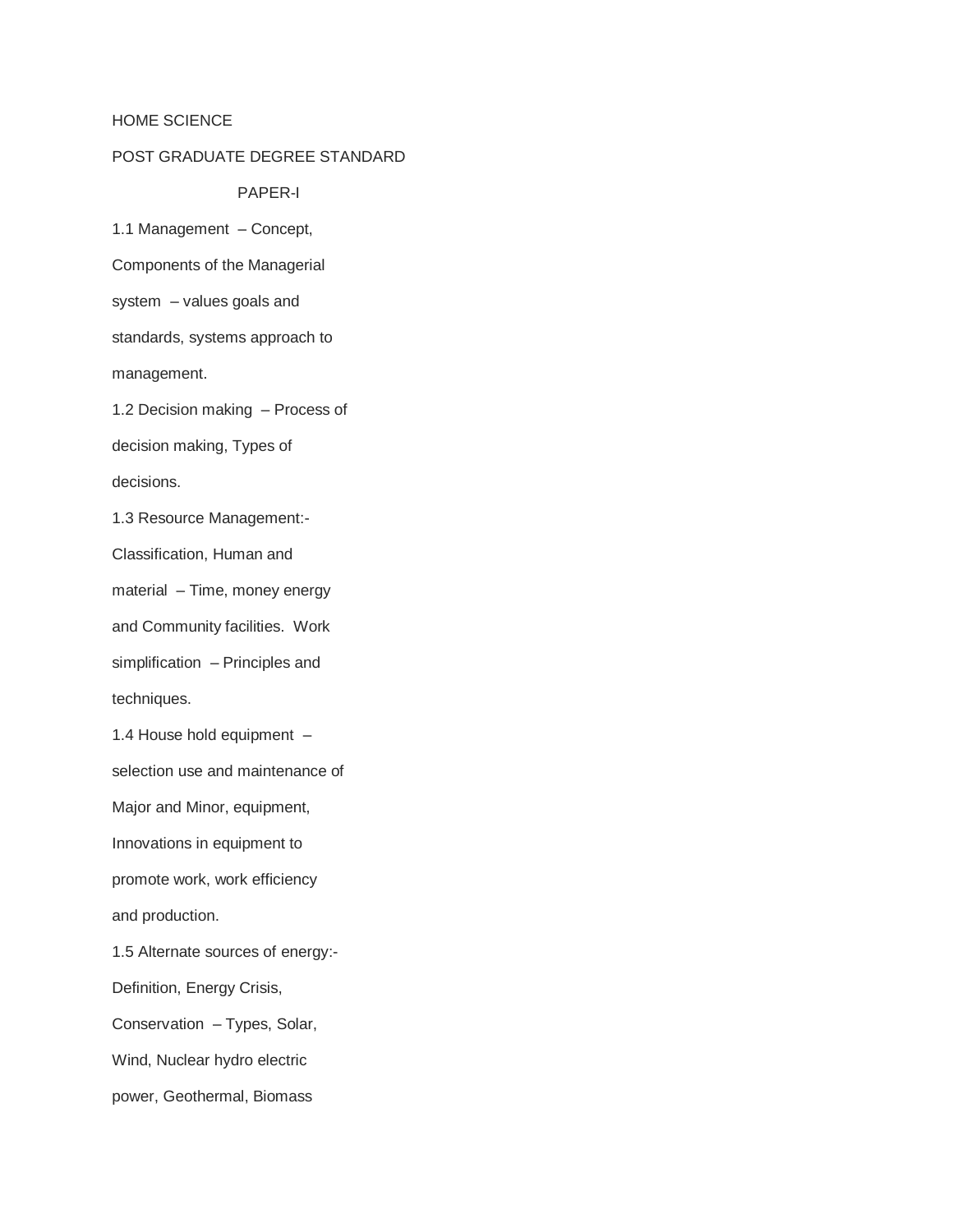wave energy and Biogas technique – National policies for promoting non – conventional sources of energy. 1.6 Consumer and the economy – Consumer responsibilities and rights. Problem faced by the Indian Consumer, protective measures by the Government. 1.7 Environmental Sanitation: Concept, Environment pollution, Air, Soil and Water, causes, problems and control measures. 1.8 Waste disposal and recycling: Sewage and sullage disposal 1.8 Garbage disposal, methods of recycling waste at household and community level. 1.9 Housing and Interior design: Housing standards, Recent advancements in house designs, housing finance and housing schemes. Elements and principles of design in interior and Exterior decoration. 1.10 Textile fibers and fabrics – Factors affecting the choice of clothing for the family. Art and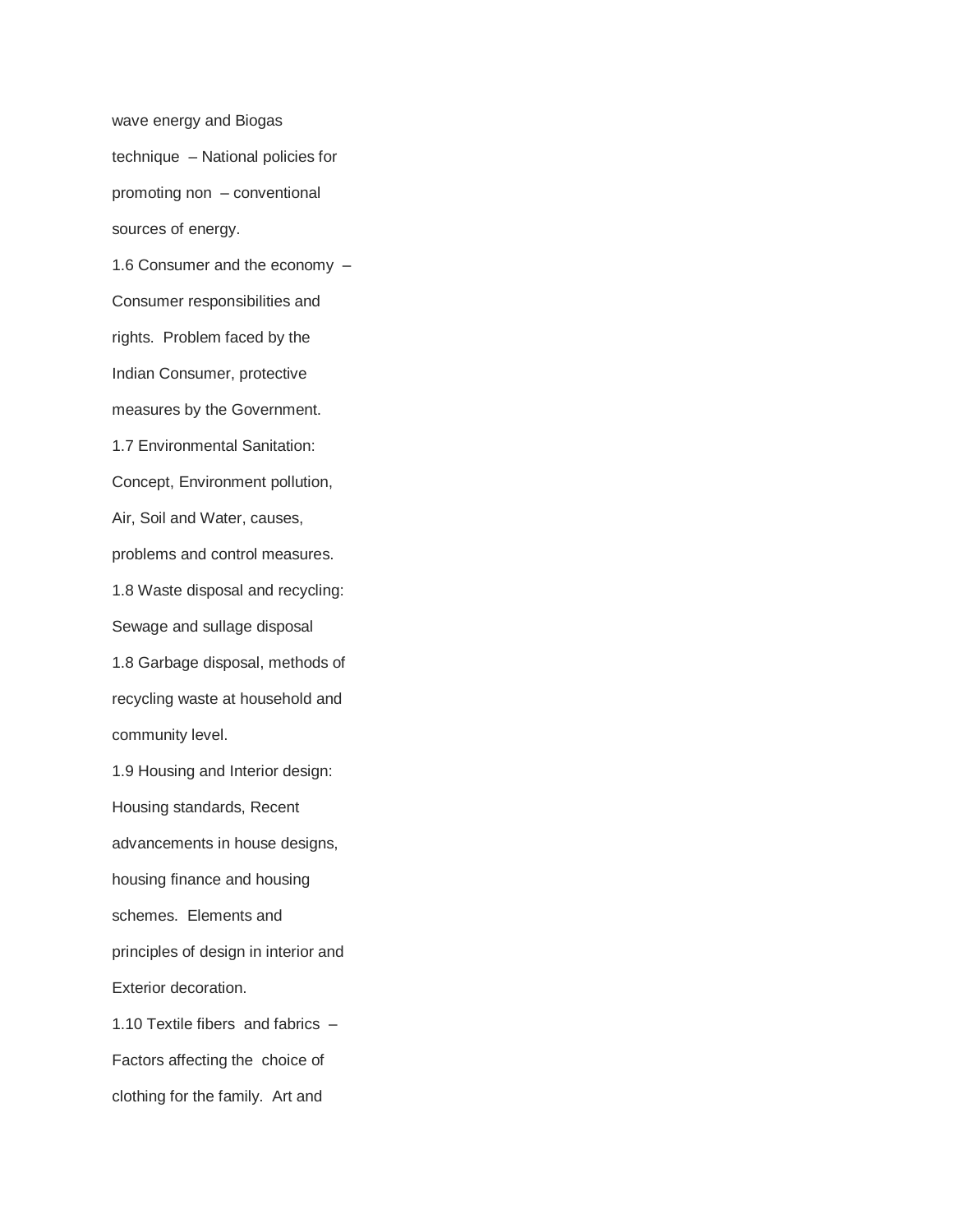design in textiles – ancient and

modern.

PAPER –II

2.1 Basic Food groups, sources,

meal planning for various socio

income levels, factors considered

in meal planning.

2.2 Nutrition – Sources, Metabolism

of carbohydrates proteins, fat,

Vitamin and minerals.

2.3 Diet in diseases and special condition.

2.4 Food Spoilage – Adulteration,

toxins and poisons food

preservation, methods of

preserving vegetables and fruits.

Low cost Indian Supplementary

and weaning foods.

2.5 Human Development infancy to

old age, Physical , social and

emotional development

childhood ailments,

characteristics and problems of

Adolescents and the elderly.

2.6 Family crisis and family structure

in India.2.7 Extension – concept, objectives

and communication techniques

prospects and limitations.